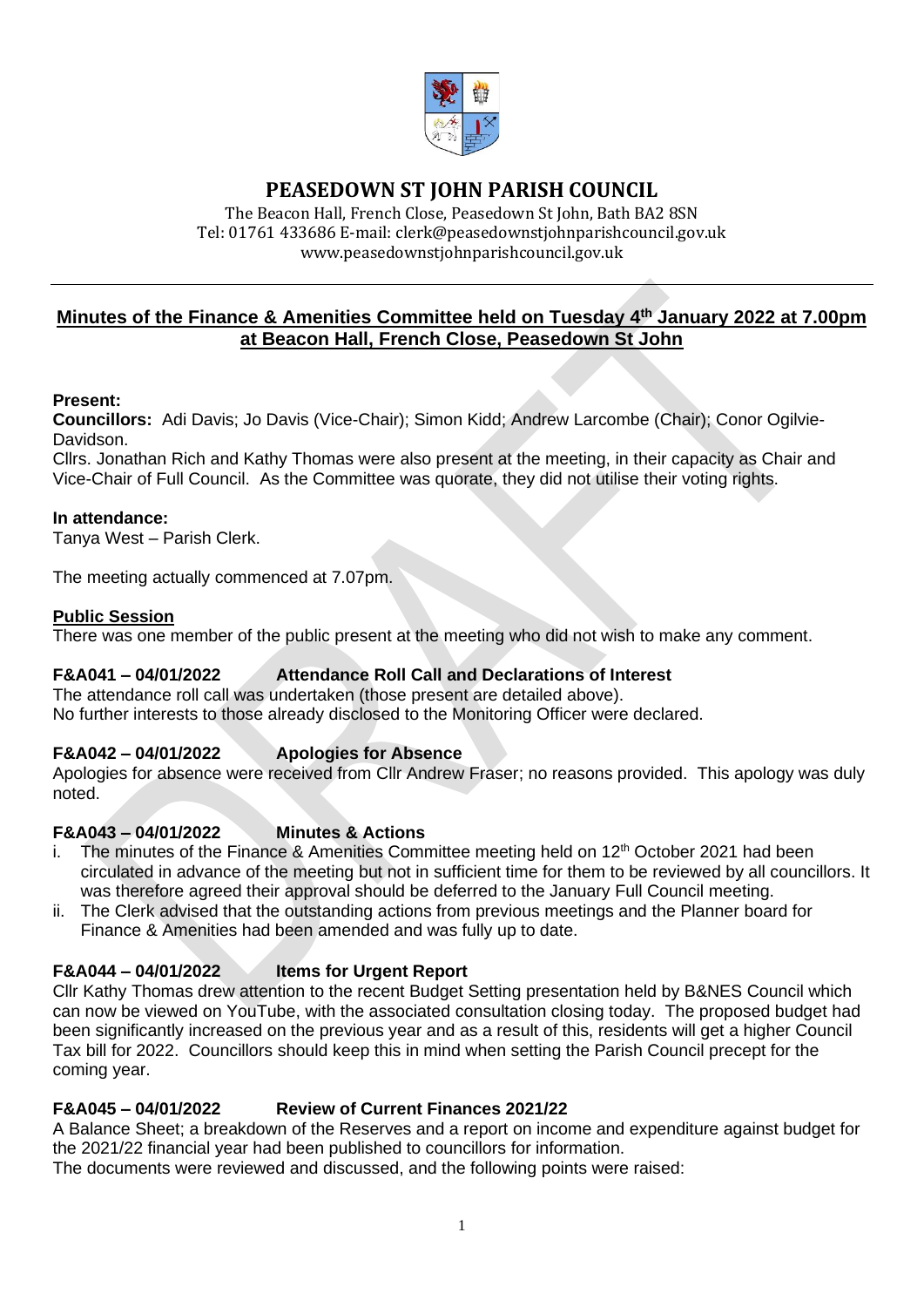- i. There is significant underspend with the budgets for '604005 Contracted Amenities Works' and '602900 - Infrequent Operational Expenditure' both are linked to issues encountered with outside services and the impact of Covid. This is currently being addressed by the Personnel Committee.
- ii. The move to monthly payroll is having an impact on budgeting review. This issue is logged as an action with the Personnel Committee; the Clerk to follow up accordingly.
- iii. That the review of debtors and creditors is returned as a regular agenda item now that meetings are back to being face to face.
- iv. That a breakdown of the '602900 Infrequent Operational Expenditure' budget is included as an addendum to this report for future meetings to assist with reviewing and future budgeting.

It was **resolved** to instruct the Clerk to update the Finance & Amenities Committee, by 13<sup>th</sup> January 2022, on the VAT claim for Quarter 3 and Quarter 4 of the 2020/21 financial year and for Quarter 1 and Quarter 2 of the 2021/22 financial year and for the associated actions to be updated in Planner, including attachments.

It was **resolved** that the VAT claim is included on the Annual Governance Cycle to be claimed half yearly, and no later than one month after the end of each half year.

## **F&A046 – 04/01/2022 Review of Committed Expenditure and Ear Marked Reserves**

Councillors reviewed the report of the Ear Marked Reserves (EMR) and the Committed Expenditure for the agreed, but uncompleted projects and non-operational activities.

The Clerk was asked to remove the completed projects from the list on future reports.

It was **resolved** to recommend to Full Council that the remaining £1,202.87 from the Street Lighting Upgrade project be moved from Committed Expenditure back to General Reserve.

It was **resolved** to recommend to Full Council that the remaining £4.73 from the Braysdown Allotments Boundary Fence Repairs project be moved from Committed Expenditure back to General Reserve.

## **F&A047 – 04/01/2022 Community Infrastructure Levy and External Funding**

Pre-reading provided a report on the regulations surrounding the spending of Community Infrastructure Levy (CIL) monies. The following points were noted:

➢ The CIL Regulations require the neighbourhood portion of CIL (NCIL) to be used to support the development of the local area by funding:

"*The provision, improvement, replacement, operation or maintenance of infrastructure; or Anything else that is concerned with addressing the demands that development places on an area*"

- ➢ Decisions on the expenditure of the 'neighbourhood portion' funds are at the Parish Council's discretion, provided that it is in accordance with the CIL Regulations. Approval for spending of NCIL is not required from B&NES Council, however parish councils are accountable for spending their NCIL money.
- $\triangleright$  An annual report must be published setting out a statement of receipts and expenditure and summarising the projects which utilised NCIL funds.

It was **resolved** to recommend to Full Council that the £1,730.54 CIL money, already awarded to the Parish Council, be allocated to the Jubilee Garden Project (formerly known as the Philosopher's Area).

## **F&A048 – 04/01/2022 Finance & Amenities Advisory Panel**

Councillors received a report from the **Finance & Amenities Advisory Panel** from their meeting held on 7th December 2021 (for items not already covered on this agenda).

The 'Infrequent Operational Expenditure' budget was reviewed. From the new financial year, it was agreed to incorporate any expenditure that would have previously been allocated to the '601006 - Death of a senior national/local figure' budget.

The 'Contracted Amenities Works' budget was reviewed. Due to the current situation with the Caretaking staff, it was agreed there needs to be some fluidity with the allocations to any budget relating to outside services labour (whether being internal or external). It was agreed to recommend to Full Council that the budget allocations between the Caretaking Staff costs, Contracted Amenities Works and any other outside services budgets be able to be reallocated between the budget codes, so long as the overall total is not increased. Those budgets to be included under this umbrella to be identified accordingly.

## **F&A049 – 04/01/2022 Budget Preparations for 2022/23**

Councillors received an update on the Tax Base, reviewed the figures discussed at the Finance & Amenities Advisory Panel meeting held in December and discussed responses to queries raised at this meeting along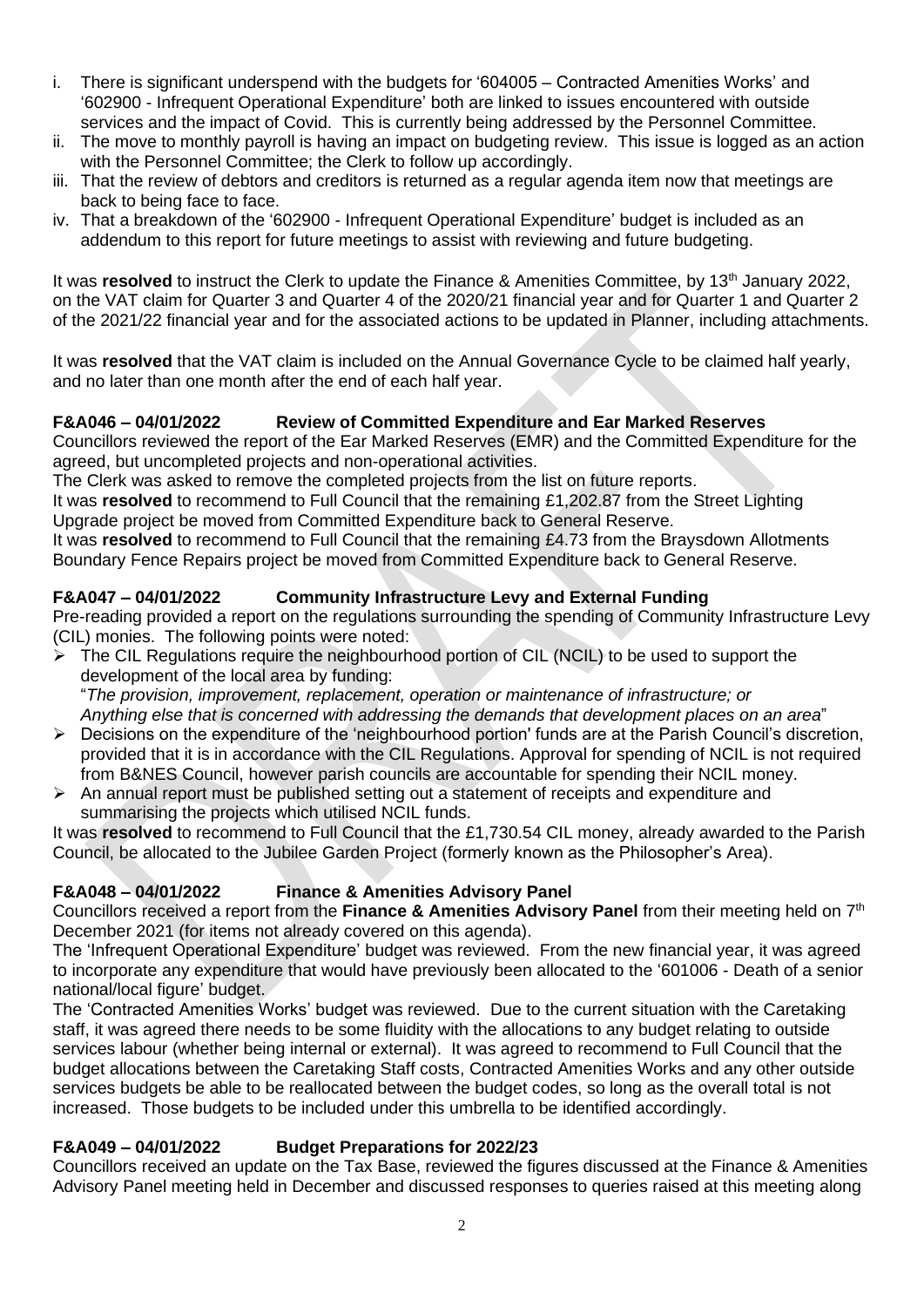with any additional items to be included within the operational budget for the 2022/23 financial year. The following points were noted:

- $\triangleright$  The Tax Base has increased from 2117.31 to 2139.35.
- ➢ The operational budgets for fuel/energy have been increased due to rising fuel costs.
- $\triangleright$  There are now separate budgets for councillor training and staff training.
- ➢ The Village Events budget has been renamed a the 'Civic Events' budget and now covers events hosted by the Parish Council. Funding for any other village events will be covered by the 'Community Grants' budget.
- $\triangleright$  The various budgets for waste collection and removal have been reviewed and a new budget for 'General Waste' has been created to cover the cost of waste disposal from litter/dog waste bins around the village.
- ➢ That £200 is added to the '602002 Winter Support' budget to cover the purchase of some rock salt each year to replenish the grit bins. Anything else for winter support, such as new grit bins and larger amounts of rock salt will be covered by the '602900 - Infrequent Operational Expenditure' budget.

**8.38pm** – It was **resolved** to temporarily adjourn the meeting to allow the member of the public to address the Council on their thoughts regarding the budget and precept setting.

They requested the Parish Council does not increase the precept, due to the known significant increases to fuel/energy costs and National Insurance etc. this year which will impact on the 'ordinary' people.

## **8.42pm** – It was **resolved** to reconvene the meeting.

Project suggestions, larger operational expenditure and items for earmarked reserves were discussed. The following points were noted:

- $\triangleright$  The priority should be to finish projects currently underway.
- ➢ Three options with the current projects; 1. To complete them; 2. To postpone them; 3. To cancel them. How to proceed on each of the projects will be determined by councillors likely to be at the February or March Full Council meeting.
- $\triangleright$  The surplus from the predicted income against the predicted expenditure should be put towards larger operational projects and operational items as an ear marked reserve, to commence once the current projects are completed.
- $\triangleright$  Any operational budget remaining at the end of the current year should be allocated to new projects, determined by councillors as the most popular, from the suggested list provided.
- $\triangleright$  Potentially there will be funds from the Persimmon land transfer which should be considered.
- $\triangleright$  A list of the most popular new projects (as selected by councillors) to be circulated.

Councillors carefully considered whether there was justification to increase the precept this year due to the anticipated underspend from the current financial year and the likelihood that less project work will be undertaken. This was counterbalanced with the need for forward planning and budgeting for larger projects to be completed in future years.

It was agreed for the proposals to be presented to Full Council as the operational budget for 2022/23. It was also resolved to submit the following motion to Full Council:

*To resolve to set the Precept at £251,452 for the 2022/23 financial year, which is a freeze of the precept on the previous year, to allocate £40,000 to operational Ear Marked Reserves and that any underspend from the 2021/22 financial year be allocated to future projects. Proposed by: Cllr Adi Davis Seconded by: Cllr Simon Kidd*

Cllr. Larcombe and the Clerk to meet to finalise the presentation of the proposed budget to Full Council.

## **F&A050 – 04/01/2022 Banking Arrangements**

Councillors received a report on bank signatories/mandate and bank charges/fees. The following points were noted:

 $\triangleright$  The paperwork to remove an ex-councillor as a signatory from the Nat West bank account has been submitted.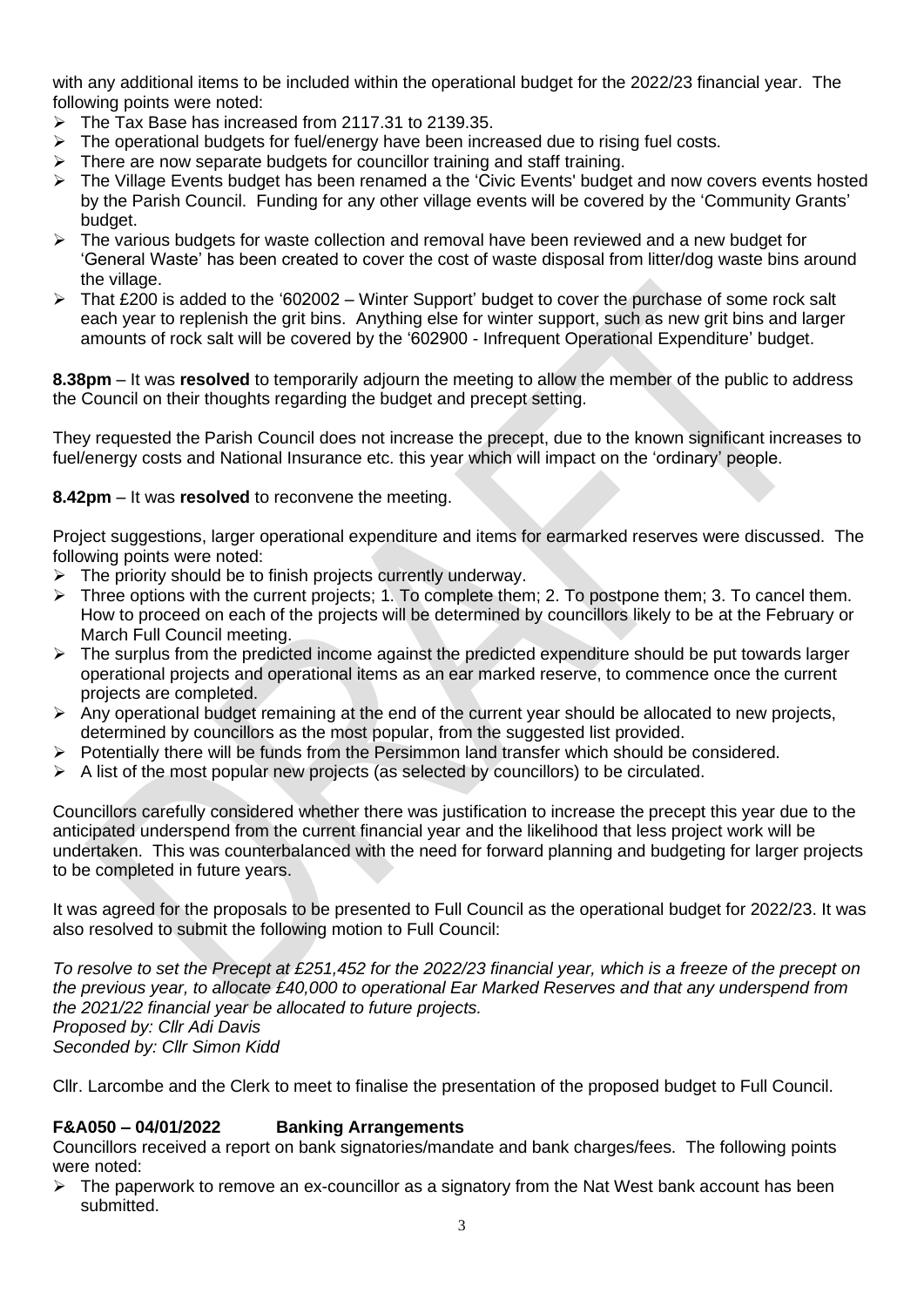- $\triangleright$  The paperwork for one councillor to become a signatory for Unity Trust Bank had been prepared for signing after the meeting.
- ➢ Three councillors still need to access online to Unity Trust Bank, so their access rights do not expire. The Clerk to 'tag' them on the next payments run as a reminder.

## **F&A051 – 04/01/2022 Internal & External Audits**

The Clerk reported that the Auditor had recently informed they would be undertaking remote audits again this year, although, as they are based locally, they may be able to provide an on-site audit. The Clerk was asked to arrange for an on-site audit and Cllr. Andy Larcombe advised he wished to attend.

It as noted the Internal Auditor appointment should be reviewed on a regular basis. The Clerk to raise an action to obtain some quotations and to include on a future agenda.

### **F&A052 – 04/01/2022 Insurance Broker and Cover**

An update was provided on the insurance claim for business interruption. The Clerk to supply dates to the insurance company in order to progress the claim and will continue to add any updates onto Planner.

### **F&A053 – 04/01/2022 Finance & Amenities Policies – Tree and Hedge Management**

The Clerk advised that unfortunately she had been unable to complete the changes to the draft Tree and Hedge Management Policy over the Christmas break. It had therefore not been possible for councillors to review it prior to the meeting in order to make any necessary decisions. The responses to residents' tree queries had also been delayed as a consequence. The Clerk to ensure the policy is completed for sign-off at the January Full Council meeting and to contact the residents to advise on the reasons for the delay.

### **F&A054 – 04/01/2022 Community Grants**

Councillors received an update on the Community Grant and Village Event awards for 2021/22 and considered the two remaining applications that were subject to conditions.

At the October Full Council meeting it was resolved to award a grant to Peasedown Residents Association, subject to their constitution, and relevant paperwork being ratified as satisfactory at the next Finance & Amenities Committee meeting (minute C122 – 19/10/2021 refers). A copy of their constitution had been circulated as pre-reading but there were some queries raised about the content. Cllr Simon Kidd offered to assist the Residents Association, in his own time, to work through the anomalies, to prepare it to be reviewed again at the next Full Council meeting.

The application from Peasedown Scouts was previously agreed to be deferred until the new garage storage unit is in situ. Although the concrete base has been installed, the garage is yet to be erected, so this application will continue to be deferred.

Cllr Larcombe provided the Clerk with some large presentation cheques to be used whilst a Parish Council branded presentation cheque is being produced.

The Terms and Conditions of the Community Grant scheme were reviewed in preparation for the release of the grant scheme in 2022/23.

It was **resolved** to remove the line stating: '*All community grants will be subject to Coronavirus restrictions in place at the time*' and to make the following additions and amendments to the Terms and Conditions:

- ➢ *A non-profit making organisation has its own bank account with at least 2 authorised signatories.*
- ➢ *Grants cannot cover costs that have already been incurred.*
- ➢ *The organisation must be non-party political.*
- ➢ *Profit making businesses/organisations may apply, however, this is dependent on how, and the number of residents to benefit from the grant.*
- ➢ *All applications will be reviewed on their own merits and must be covered under Parish Council powers.*

#### **F&A055 – 04/01/2022 Christmas Related Activities**

Councillors received an update regarding Christmas-related activities and made any associated decisions, as follows:

- i. **Christmas hampers, cards, and calendars** All had been delivered in December and were very well received by residents.
- ii. **Christmas lights and trees and to review quotations for the 2022 scheme** Quotations had been obtained from the existing supplier to continue with the same 10x motif lights for 2022 on a 1-year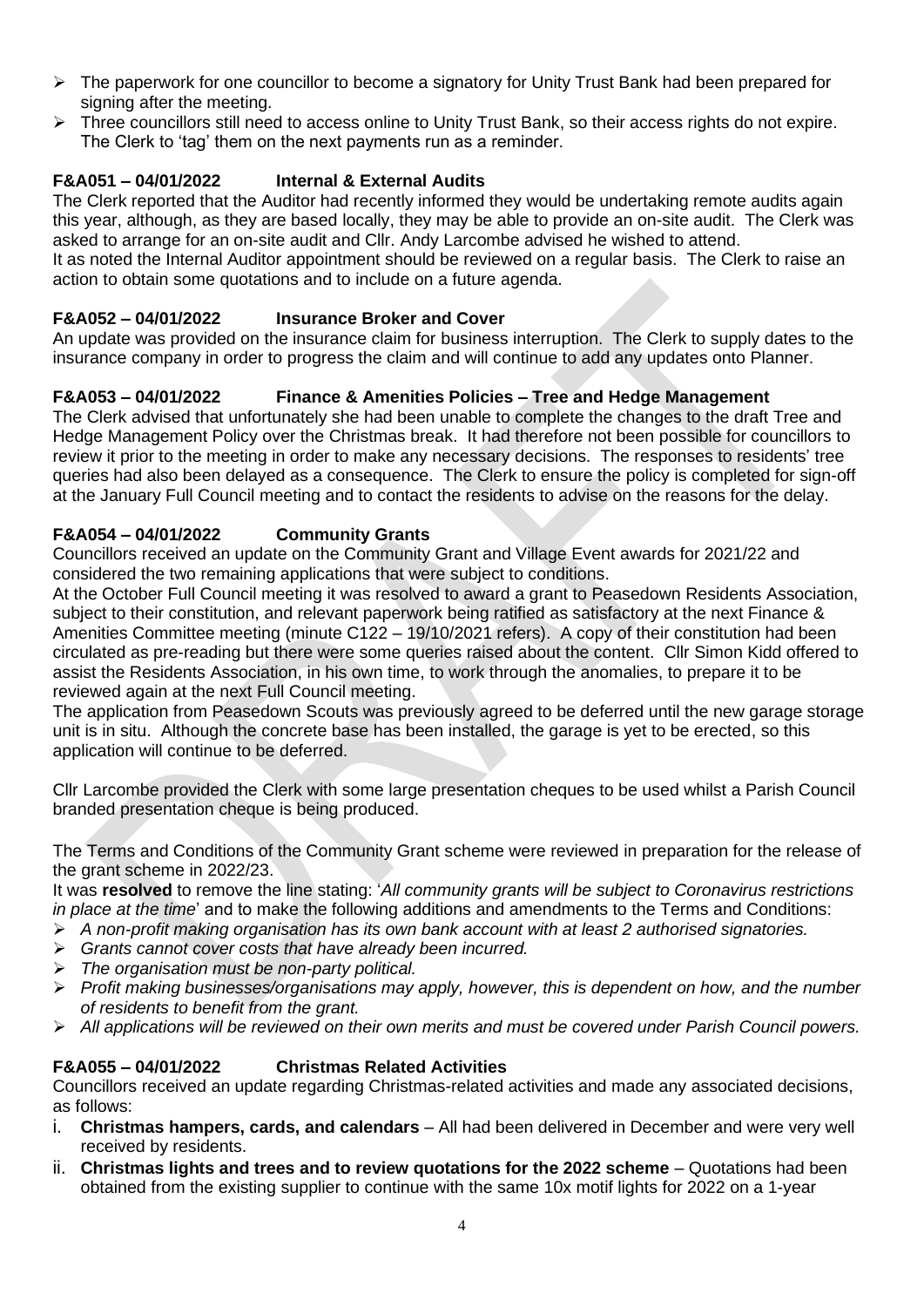agreement and for 2022 and beyond on a 3-year agreement. These were discussed and it was **resolved** that Christmas motif lights for 2022 are the same as those for 2021 and are hired from Blachere Illuminations at a cost of £3,947.45 +VAT.

## **F&A056 – 04/01/2022 Annual Independent Play Inspections**

The annual independent play inspection was undertaken in November and the reports generated from these visits had been circulated as pre-reading. The following points were noted:

- ➢ Most issues identified were either 'low risk' or 'very low risk'. A few were 'moderate' risk.
- $\triangleright$  The two Caretakers qualified to undertake the checks and repairs are currently reviewing the document and will be working through the issues identified.
- ➢ All the issues will be listed on Planner [a separate bucket has been created under F&A Plan] so councillors can review progress.
- $\triangleright$  Most costs involved in the repairs are within the Clerk's sign off and operational budget limits, others may have to be deducted from the Infrequent Operational Expenditure budget.

## **F&A057 – 04/01/2022 Braysdown Allotments Advisory Panel**

A report from the Braysdown Allotments Advisory Panel had been issued to councillors as follows and it was agreed to be further reviewed at the Finance & Amenities Advisory Panel meeting in February:

- i. **Waiting list numbers** 16 in Peasedown St John, 5 outside Peasedown St John, 7 existing plot holders. There are 17 quarter plots available that will be issued in the next 1-2 weeks.
- ii. **Plot fees for 2022 and issuing of associated invoices** Invoices for 2022 were issued before Christmas and plot-holders are currently paying their fees (mainly by BACS).
- iii. **Plot inspections, probation period and letters** In addition to those plot holders who had already agreed to give up their plots, two who have not responded to letters will be given notice for the coming year and their plots will be re-allocated (these are included in the vacant plots above).
- iv. **Replacement boundary fence** Works to replace the stock fencing to the rear and side of the allotment site have been completed. New fencing may also be required along the boundary with the road at the front of the car park, where the wooden fence is collapsing. It has been suggested that stock fencing may be more appropriate in this location. This may be actioned in 2022.
- v. **Signage improvements** Signage to indicate a disabled parking bay (close to the accessible allotment plots) will be actioned in the next few weeks.
- vi. **Future operational works to the entrances and extension to the Accessible Allotment plots** An additional field gate may be added to the unused entrance in the car park, as a security measure. One of the quarter plots recently vacated by Shoscombe School could be used to extend the accessible allotment plots and would provide space for a further two C-shaped beds (four quarter plots). However, as one of the existing accessible plots is currently vacant, councillors may wish to keep the situation under review before proceeding with this work.

Funds for both of these projects could be taken from the Infrequent Operational Expenditure budget.

## **F&A058 – 04/01/2022 Football Club Liaison Advisory Panel**

To receive a report from the **Football Club Liaison Advisory Panel** had been issued to councillors as prereading and the following points were discussed:

i. **Inspections of the changing rooms and improvements to facilities and associated budgets**. There is some maintenance works required to be undertaken with the benches. Also, the legionella checks are ongoing.

It was reported there is some graffiti in one of the dugouts. The Clerk to investigate and arrange for it to be attended to accordingly.

- ii. **Consideration of quotations for proposed improvements to the dugouts**. A quotation to dig out and install timber edging, stone base and artificial grass to the front of both dugouts was considered. It was **resolved** to proceed with the improvement works to the dugouts at the football pitch for a total cost of £695.00+VAT to be deducted from the '606003 - Recreation Ground - Football Facilities Related' budget.
- iii. **Signage improvements**. Some of the new signage should be installed early January. The replacement large sign on the changing rooms still to be actioned. Updates to be provided on Planner.
- iv. **Review of the planning application for the proposed Football Club's Tea Hut proposals.** A copy of the planning application documents had been circulated to councillors as pre-reading. Several queries and concerns had been raised by councillors, particularly as the plans had not been provided to the Parish Council prior to it being submitted to B&NES Council Planning Department. It was noted that